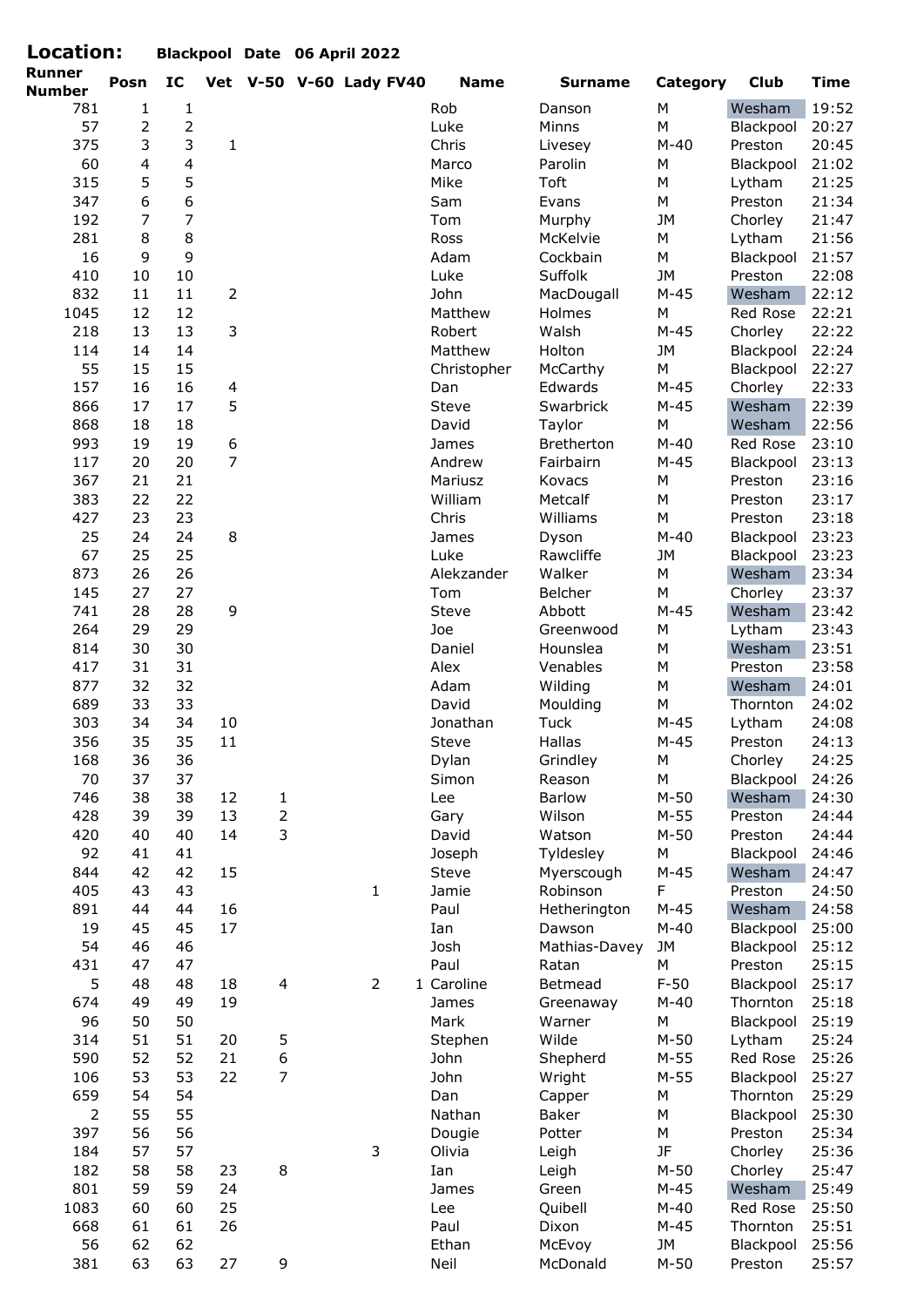| 276  | 64  | 64  | 28 |    |                          |    | Dom          | Kirby         | $M-40$    | Lytham    | 26:07 |
|------|-----|-----|----|----|--------------------------|----|--------------|---------------|-----------|-----------|-------|
| 806  | 65  | 65  |    |    |                          |    | Chris        | Haines        | M         | Wesham    | 26:09 |
| 594  | 66  | 66  | 29 |    |                          |    | Stuart       | Smith         | $M-45$    | Red Rose  | 26:20 |
| 805  | 67  | 67  | 30 | 10 |                          |    | Carl         | Groome        | $M-50$    | Wesham    | 26:27 |
| 226  | 68  | 68  | 31 |    |                          |    | Domonic      | Raby          | $M-45$    | Chorley   | 26:33 |
| 333  | 69  | 69  | 32 | 11 |                          |    | Russell      | Codd          | $M-50$    | Preston   | 26:35 |
| 272  | 70  | 70  |    |    |                          |    | Tom          | Howarth       | M         | Lytham    | 26:38 |
| 76   | 71  | 71  | 33 | 12 |                          |    | Greg         | Seddon        | $M-55$    | Blackpool | 26:40 |
| 263  | 72  | 72  | 34 | 13 |                          | 4  | $2$ Jo       | Goorney       | $F-50$    | Lytham    | 26:41 |
| 437  | 73  | 73  | 35 |    |                          |    | Paul         | Heywood       | $M-45$    | Preston   | 26:41 |
| 994  | 74  | 74  |    |    |                          |    | Christopher  | <b>Bridge</b> | ${\sf M}$ | Red Rose  | 26:42 |
| 220  | 75  | 75  | 36 | 14 |                          |    | Paul         | Wareing       | $M-55$    | Chorley   | 26:45 |
| 1100 | 76  | 76  | 37 | 15 | 1                        |    | Joe          | Swarbrick     | $M-65$    | Red Rose  | 26:47 |
| 385  | 77  | 77  | 38 |    |                          |    | <b>Steve</b> | Mort          | $M-45$    | Preston   | 26:48 |
| 353  | 78  | 78  | 39 | 16 |                          |    | John         | Griffiths     | $M-55$    | Preston   | 26:50 |
| 256  | 79  | 79  |    |    |                          |    | Chris        | Cottam        | М         | Lytham    | 26:50 |
| 277  | 80  | 80  | 40 |    |                          | 5  | 3 Mel        | Koth          | $F-45$    | Lytham    | 26:53 |
| 318  | 81  | 81  |    |    |                          |    | James        | Whittle       | M         | Lytham    | 26:53 |
| 745  | 82  | 82  | 41 | 17 |                          |    | Jason        | <b>Barlow</b> | $M-50$    | Wesham    | 26:56 |
| 407  | 83  | 83  |    |    |                          |    | Jonny        | Slater        | M         | Preston   | 27:00 |
| 24   | 84  | 84  | 42 |    |                          |    | Stephen      | Dunn          | $M-45$    | Blackpool | 27:00 |
| 529  | 85  | 85  | 43 |    |                          |    | Andrew       | Fairweather   | $M-40$    | Red Rose  | 27:04 |
| 1000 | 86  | 86  | 44 | 18 |                          |    | Stuart       | Cann          | $M-55$    | Red Rose  | 27:06 |
| 681  | 87  | 87  | 45 | 19 | $\overline{2}$           |    | John         | Hickman       | $M-60$    | Thornton  | 27:07 |
| 107  | 88  | 88  |    |    |                          |    | Chris        | Wylie         | М         | Blackpool | 27:09 |
| 571  | 89  | 89  | 46 |    |                          |    | John         | Naylor        | $M-40$    | Red Rose  | 27:10 |
| 217  | 90  | 90  | 47 |    |                          |    | Jamie        | Vosper        | $M-45$    | Chorley   | 27:12 |
| 84   | 91  | 91  | 48 | 20 |                          |    | Paul         | Sparrow       | $M-55$    | Blackpool | 27:13 |
| 1128 | 92  | 92  |    |    |                          |    | Ethan        | Hodkinson     | M         | Red Rose  | 27:13 |
| 1132 | 93  | 93  | 49 | 21 |                          |    | Minolo       | <b>Brook</b>  | $M-50$    | Red Rose  | 27:14 |
| 252  | 94  | 94  | 50 | 22 |                          | 6  | 4 Catherine  | Carrdus       | $F-50$    | Lytham    | 27:15 |
| 93   | 95  | 95  | 51 |    |                          |    | James        | Unsworth      | $M-40$    | Blackpool | 27:17 |
| 86   | 96  | 96  | 52 | 23 |                          |    | Tony         | Terras        | $M-50$    | Blackpool | 27:21 |
| 11   | 97  | 97  |    |    |                          | 7  | Kira         | Cheshire      | F         | Blackpool | 27:22 |
| 208  | 98  | 98  |    |    |                          |    | Craig        | Sarson        | <b>JM</b> | Chorley   | 27:25 |
| 361  | 99  | 99  |    |    |                          |    | Maciej       | Jarno         | M         | Preston   | 27:27 |
| 79   | 100 | 100 | 53 | 24 |                          |    | Neil         | Short         | $M-50$    | Blackpool | 27:29 |
| 390  | 101 | 101 |    |    |                          | 8  | Victoria     | Osten         | ۲         | Preston   | 27:31 |
| 357  | 102 | 102 | 54 | 25 | $\mathsf 3$              |    | Kevin        | Hesketh       | $M-65$    | Preston   | 27:34 |
| 202  | 103 | 103 | 55 |    |                          |    | Martin       | Quinn         | $M-45$    | Chorley   | 27:36 |
| 148  | 104 | 104 | 56 | 26 |                          |    | Darren       | <b>Bowles</b> | $M-50$    | Chorley   | 27:38 |
| 862  | 105 | 105 | 57 | 27 | $\overline{\mathcal{A}}$ |    | Nigel        | Shepherd      | $M-60$    | Wesham    | 27:45 |
| 1011 | 106 | 106 | 58 | 28 |                          |    | Gary         | Corcoran      | $M-50$    | Red Rose  | 27:48 |
| 108  | 107 | 107 | 59 | 29 | 5                        |    | Graham       | Davies        | $M-65$    | Blackpool | 27:52 |
| 1001 | 108 | 108 | 60 | 30 |                          |    | John         | Carruthers    | $M-55$    | Red Rose  | 27:55 |
| 527  | 109 | 109 | 61 |    |                          | 9  | Samantha     | Edwards       | $F-35$    | Red Rose  | 28:00 |
| 982  | 110 | 110 | 62 | 31 | 6                        |    | Ken          | Addison       | $M-65$    | Red Rose  | 28:05 |
| 46   | 111 | 111 | 63 |    |                          |    | Andrew       | Say           | $M-45$    | Blackpool | 28:12 |
| 338  | 112 | 112 | 64 | 32 |                          |    | Peter        | Cowling       | $M-55$    | Preston   | 28:13 |
| 66   | 113 | 113 | 65 |    |                          |    | Chris        | Rawcliffe     | $M-40$    | Blackpool | 28:20 |
| 1111 | 114 | 114 |    |    |                          |    | Simon        | Winster       | М         | Red Rose  | 28:21 |
| 819  | 115 | 115 | 66 |    |                          |    | Damian       | Ings          | $M-45$    | Wesham    | 28:23 |
| 1047 | 116 | 116 |    |    |                          |    | Liam         | Hooton        | М         | Red Rose  | 28:26 |
| 350  | 117 | 117 | 67 | 33 |                          | 10 | 5 Cathy      | Flitcroft     | $F-55$    | Preston   | 28:36 |
| 199  | 118 | 118 | 68 | 34 |                          |    | Adrian       | Pilkington    | $M-50$    | Chorley   | 28:39 |
| 362  | 119 | 119 | 69 | 35 |                          |    | Billy        | Johnstone     | $M-55$    | Preston   | 28:43 |
| 841  | 120 | 120 |    |    |                          |    | Stuart       | Mulrooney     | М         | Wesham    | 28:43 |
| 246  | 121 | 121 | 70 | 36 |                          | 11 | 6 Louise     | Cox           | $F-50$    | Lytham    | 28:45 |
| 273  | 122 | 122 | 71 |    |                          |    | Mark         | Hughes        | $M-45$    | Lytham    | 28:46 |
| 372  | 123 | 123 | 72 | 37 | $\overline{7}$           |    | David        | Lea           | $M-60$    | Preston   | 28:47 |
| 153  | 124 | 124 | 73 | 38 |                          |    | Warren       | Crook         | $M-55$    | Chorley   | 28:52 |
| 348  | 125 | 125 |    |    |                          | 12 | Teagan       | Fell          | JF        | Preston   | 28:57 |
| 304  | 126 | 126 | 74 | 39 | 8                        |    | Graham       | Webster       | $M-70$    | Lytham    | 29:00 |
| 227  | 127 | 127 | 75 |    |                          | 13 | 7 Nichola    | Raby          | $F-45$    | Chorley   | 29:00 |
| 1107 | 128 | 128 |    |    |                          |    | Barry        | Wheeler       | М         | Red Rose  | 29:04 |
| 190  | 129 | 129 | 76 |    |                          | 14 | 8 Laura      |               | $F-45$    |           | 29:06 |
|      |     |     |    |    |                          |    |              | Murphy        |           | Chorley   |       |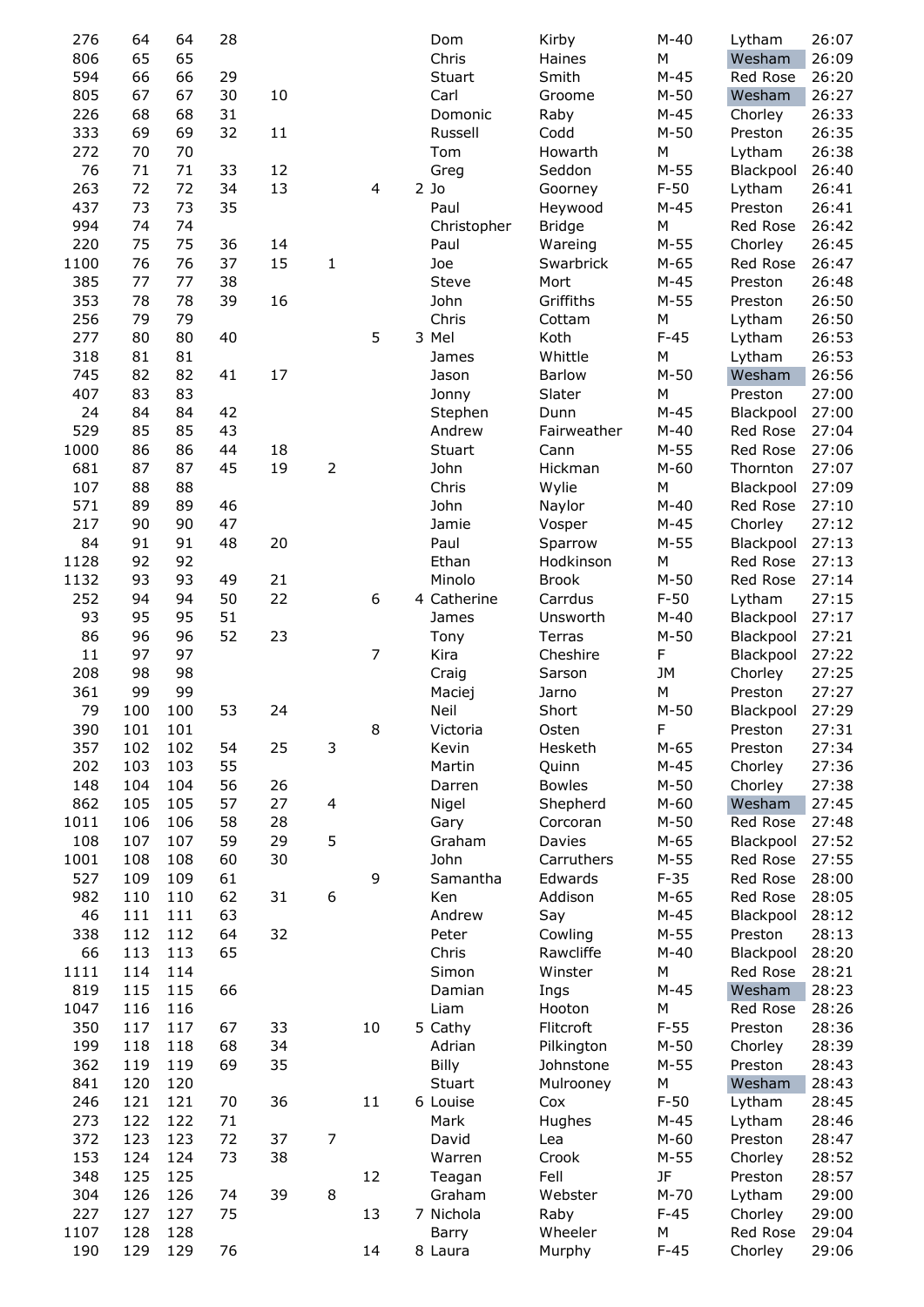| 265            | 130 | 130 | 77  | 40 |    |    | Dan         | Gregson       | $M-50$ | Lytham    | 29:07 |
|----------------|-----|-----|-----|----|----|----|-------------|---------------|--------|-----------|-------|
| 889            | 131 | 131 |     |    |    |    | William     | Parkinson     | М      | Wesham    | 29:08 |
| 32             | 132 | 132 | 78  |    |    |    | Andrew      | Hall          | $M-45$ | Blackpool | 29:09 |
| 169            | 133 | 133 | 79  | 41 |    |    | Christopher | Hall          | $M-50$ | Chorley   | 29:11 |
| 243            | 134 | 134 | 80  | 42 | 9  |    | John        | Bertenshaw    | $M-65$ | Lytham    | 29:12 |
| 124            | 135 | 135 | 81  |    |    |    | Tony        | Clowes        | $M-45$ | Blackpool | 29:14 |
| 522            | 136 | 136 | 82  | 43 |    |    | Andrew      | Doublett      | $M-50$ | Red Rose  | 29:15 |
| 198            | 137 | 137 |     |    |    | 15 | Amber       | Pilkington    | JF     | Chorley   | 29:17 |
| 1131           | 138 | 138 | 83  |    |    |    | Richard     | <b>Barnes</b> | $M-40$ | Red Rose  | 29:18 |
| 846            | 139 | 139 | 84  |    |    |    | Andy        | Neville       | $M-40$ | Wesham    | 29:24 |
| 690            | 140 | 140 | 85  |    |    | 16 | 9 Tracey    | Mullen        | $F-45$ | Thornton  | 29:25 |
| 38             | 141 | 141 | 86  |    |    |    | Danny       | Higgins       | $M-40$ | Blackpool | 29:26 |
| 997            | 142 | 142 | 87  | 44 |    |    | Philip      | <b>Butler</b> | $M-55$ | Red Rose  | 29:30 |
| 651            | 143 | 143 | 88  | 45 |    |    | James       | Almond        | $M-55$ | Thornton  | 29:34 |
| 183            | 144 | 144 |     |    |    | 17 | Megan       | Leigh         | JF     | Chorley   | 29:38 |
| 175            | 145 | 145 | 89  |    |    |    | Keith       | Johnston      | $M-40$ | Chorley   | 29:39 |
| $\overline{7}$ | 146 | 146 | 90  | 46 |    |    | Anthony     | <b>Blight</b> | $M-50$ | Blackpool | 29:45 |
| 147            | 147 | 147 |     |    |    |    | Mark        | Bond          | М      | Chorley   | 29:47 |
| 869            | 148 | 148 | 91  |    |    | 18 | 10 Michelle | <b>Tickle</b> | $F-45$ | Wesham    | 29:50 |
| 329            | 149 | 149 | 92  | 47 |    |    | Ian         | Bebbington    | $M-55$ | Preston   | 29:51 |
| 585            | 150 | 150 | 93  |    |    | 19 | 11 Janette  | Rayton        | $F-40$ | Red Rose  | 29:52 |
| 419            | 151 | 151 | 94  | 48 |    |    | Dale        | Wallis        | $M-55$ | Preston   | 29:58 |
| 219            | 152 | 152 | 95  |    |    | 20 | Rebecca     | Ward          | $F-35$ | Chorley   | 30:05 |
| 767            | 153 | 153 | 96  | 49 | 10 |    | John        | Collier       | $M-65$ | Wesham    | 30:09 |
| 194            | 154 | 154 | 97  | 50 |    |    | Darren      | Nicholls      | $M-50$ | Chorley   | 30:10 |
| 751            | 155 | 155 | 98  | 51 | 11 |    | Martin      | <b>Bates</b>  | $M-65$ | Wesham    | 30:12 |
| 1016           | 156 | 156 | 99  | 52 | 12 |    | Philip      | Davidson      | $M-60$ | Red Rose  | 30:18 |
| 592            | 157 | 157 |     |    |    |    | Daniel      | Smith         | JM     | Red Rose  | 30:21 |
| 143            | 158 | 158 | 100 | 53 | 13 |    | Stephen     | Baker         | $M-60$ | Chorley   | 30:24 |
| 149            | 159 | 159 | 101 | 54 |    | 21 | 12 Jane     | <b>Bowles</b> | $F-50$ | Chorley   | 30:27 |
| 743            | 160 | 160 |     |    |    |    | Jonny       | Allsop        | М      | Wesham    | 30:29 |
| 150            | 161 | 161 |     |    |    | 22 | Liberty     | Bryan         | F      | Chorley   | 30:34 |
| 64             | 162 | 162 | 102 | 55 |    |    | Paul        | Plummer       | $M-50$ | Blackpool | 30:35 |
| 803            | 163 | 163 | 103 |    |    |    | Paul        | Gregory       | $M-40$ | Wesham    | 30:40 |
| 371            | 164 | 164 |     |    |    |    | Andy        | Lea           | М      | Preston   | 30:40 |
| 125            | 165 | 165 | 104 |    |    |    | David       | Holt          | $M-40$ | Blackpool | 30:42 |
| 144            | 166 | 166 | 105 |    |    |    | Paul        | Bass          | $M-45$ | Chorley   | 30:43 |
| 1125           | 167 | 167 | 106 | 56 |    |    | Eddie       | Hamilton      | $M-50$ | Red Rose  | 30:44 |
| 291            | 168 | 168 | 107 |    |    | 23 | Helen       | Rennie        | $F-35$ | Lytham    | 30:44 |
| 214            | 169 | 169 |     |    |    | 24 | Anya        | Townsend      | F      | Chorley   | 30:46 |
| 279            | 170 | 170 |     |    |    | 25 | Maddy       | Markham       | JF     | Lytham    | 30:47 |
| 1126           | 171 | 171 |     |    |    |    | Chris       | Griffiths     | М      | Red Rose  | 30:48 |
| 1098           | 172 | 172 |     |    |    |    | Joel        | Stanier       | М      | Red Rose  | 30:49 |
| 1051           | 173 | 173 | 108 | 57 | 14 |    | Allan       | Johnson       | $M-60$ | Red Rose  | 30:51 |
| 270            | 174 | 174 | 109 |    |    | 26 | Jennifer    | Hill          | $F-35$ | Lytham    | 30:57 |
| 618            | 175 | 175 |     |    |    |    | Gary        | Li            | М      | Red Rose  | 30:59 |
| 663            | 176 | 176 | 110 |    |    | 27 | 13 Rebecca  | Courtney      | $F-40$ | Thornton  | 31:00 |
| 548            | 177 | 177 |     |    |    | 28 | Melissa     | Houghton      | F      | Red Rose  | 31:04 |
| 828            | 178 | 178 | 111 | 58 |    | 29 | 14 Suzanne  | Leonard       | $F-50$ | Wesham    | 31:05 |
| 33             | 179 | 179 | 112 |    |    | 30 | 15 Helen    | Hall          | $F-40$ | Blackpool | 31:06 |
| 694            | 180 | 180 | 113 | 59 | 15 |    | Steve       | Robinson      | $M-65$ | Thornton  | 31:12 |
| 47             | 181 | 181 | 114 | 60 |    | 31 | 16 Laura    | Lawler        | $F-50$ | Blackpool | 31:24 |
| 392            | 182 | 182 |     |    |    | 32 | Eleanor     | Palmer        | F      | Preston   | 31:30 |
| 224            | 183 | 183 | 115 |    |    |    | Richard     | Holding       | $M-40$ | Chorley   | 31:34 |
| 278            | 184 | 184 | 116 |    |    | 33 | 17 Claire   | Markham       | $F-45$ | Lytham    | 31:38 |
| 290            | 185 | 185 | 117 | 61 |    |    | Peter       | Reid          | $M-50$ | Lytham    | 31:39 |
| 1033           | 186 | 186 |     |    |    |    | Ryan        | Gibson        | М      | Red Rose  | 31:39 |
| 75             | 187 | 187 | 118 | 62 |    |    | Simon       | Scarr         | $M-55$ | Blackpool | 31:40 |
| 686            | 188 | 188 | 119 | 63 |    |    | Steve       | Livesey       | $M-55$ | Thornton  | 31:43 |
| 560            | 189 | 189 | 120 |    |    |    | Rob         | Mather        | $M-45$ | Red Rose  | 31:49 |
| 173            | 190 | 190 | 121 |    |    |    | Michael     | Hendry        | $M-40$ | Chorley   | 31:54 |
| 231            | 191 | 191 | 122 | 64 |    |    | Ian         | Gouldthorpe   | $M-50$ | Chorley   | 31:55 |
| 991            | 192 | 192 | 123 | 65 | 16 |    | Peter       | Bolton        | $M-60$ | Red Rose  | 31:59 |
| 73             | 193 | 193 | 124 | 66 |    | 34 | 18 Susan    | Samme         | $F-55$ | Blackpool | 32:00 |
| 1007           | 194 | 194 | 125 | 67 | 17 | 35 | 19 Ann      | Cleave        | $F-60$ | Red Rose  | 32:00 |
| 87             | 195 | 195 |     |    |    |    | Zachery     | Terras        | JM     | Blackpool | 32:02 |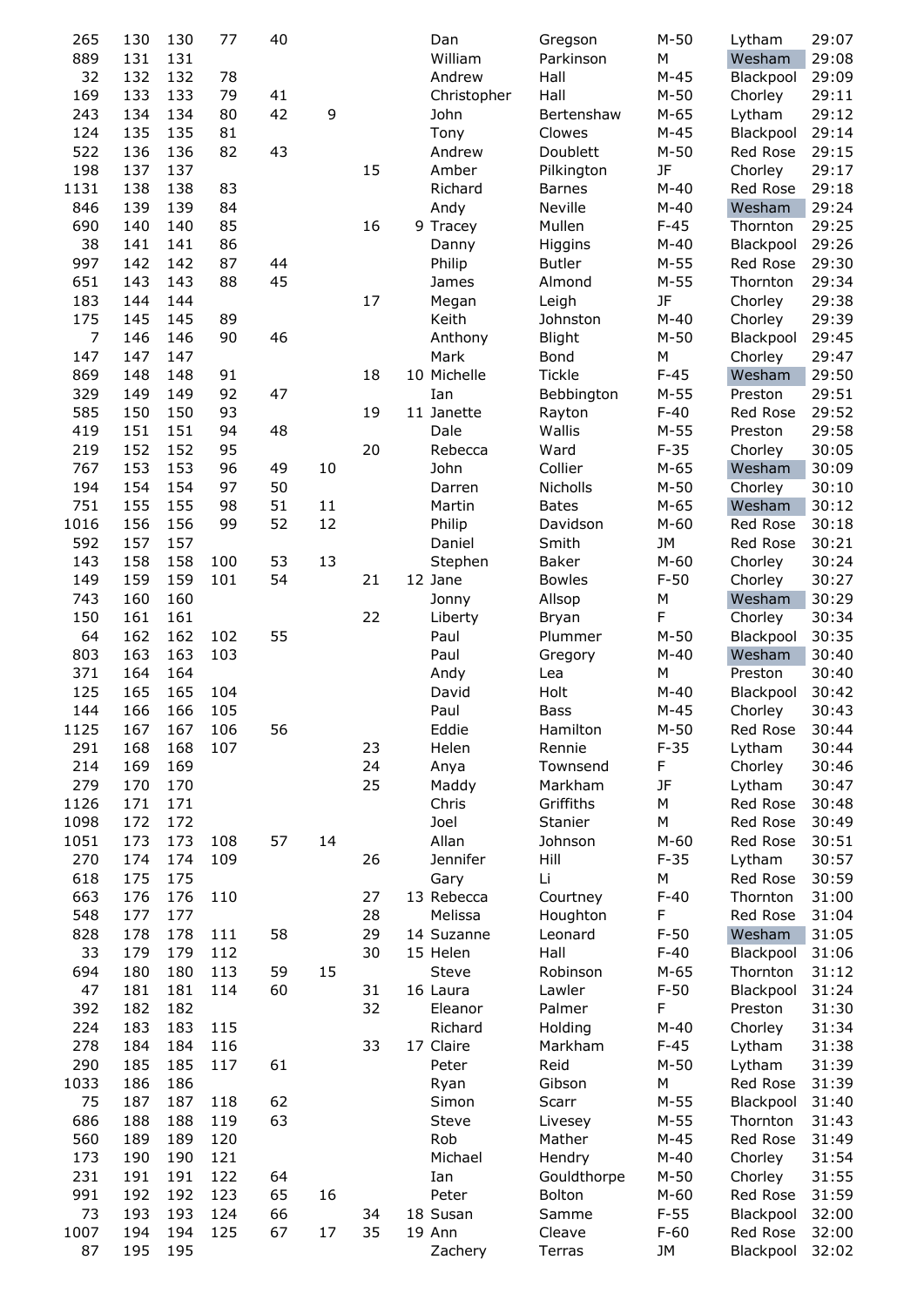| 266  | 196 | 196 | 126 | 68  | 18 | 36 | 20 Pam       | Hardman       | $F-60$ | Lytham       | 32:06 |
|------|-----|-----|-----|-----|----|----|--------------|---------------|--------|--------------|-------|
| 857  | 197 | 197 | 127 | 69  | 19 |    | Peter        | Rooney        | $M-60$ | Wesham       | 32:06 |
| 838  | 198 | 198 | 128 |     |    | 37 | 21 Natalie   | Middlemas     | $F-40$ | Wesham       | 32:13 |
| 818  | 199 | 199 |     |     |    | 38 | Becky        |               | F      | Wesham       | 32:13 |
|      |     |     |     |     |    |    |              | Ingham        |        |              |       |
| 989  | 200 | 200 | 129 |     |    |    | Steve        | Bellamy       | $M-45$ | Red Rose     | 32:14 |
| 308  | 201 | 201 | 130 | 70  |    |    | Steve        | Wise          | $M-55$ | Lytham       | 32:15 |
| 691  | 202 | 202 | 131 | 71  | 20 |    | Barry        | O'Cleirigh    | $M-60$ | Thornton     | 32:16 |
| 351  | 203 | 203 | 132 | 72  |    |    | David        | Flitcroft     | $M-55$ | Preston      | 32:19 |
| 1123 | 204 | 204 |     |     |    |    | Adam         | Ward          | М      | Red Rose     | 32:20 |
| 1124 | 205 | 205 | 133 | 73  | 21 |    | Phil         | Dean          | $M-60$ | Red Rose     | 32:25 |
| 305  | 206 | 206 | 134 | 74  |    |    | Mick         | Widdop        | $M-50$ | Lytham       | 32:27 |
| 223  | 207 | 207 |     |     |    |    | Joseph       | Chadwick      | JM     | Chorley      | 32:29 |
| 120  | 208 | 208 | 135 |     |    | 39 | 22 Diane     | Strickland    | $F-40$ | Blackpool    | 32:31 |
| 720  | 209 | 209 | 136 |     |    | 40 | Angela Marie | Cruse         | $F-35$ | Thornton     | 32:32 |
| 61   |     | 210 |     |     |    | 41 |              |               |        |              |       |
|      | 210 |     |     |     |    |    | Basia        | Pawelczak     | F      | Blackpool    | 32:37 |
| 1034 | 211 | 211 | 137 |     |    |    | Craig        | Goldsworthy   | $M-45$ | Red Rose     | 32:39 |
| 195  | 212 | 212 |     |     |    | 42 | Louise       | Nicholls      | JF     | Chorley      | 32:40 |
| 704  | 213 | 213 | 138 | 75  |    |    | John         | <b>Street</b> | $M-55$ | Thornton     | 32:50 |
| 654  | 214 | 214 | 139 |     |    | 43 | 23 Sarah     | <b>Barton</b> | $F-40$ | Thornton     | 33:00 |
| 1122 | 215 | 215 |     |     |    |    | Gary         | Turner        | М      | Red Rose     | 33:03 |
| 791  | 216 | 216 | 140 |     |    |    | Paul         | Eccles        | $M-40$ | Wesham       | 33:05 |
| 1075 | 217 | 217 | 141 | 76  | 22 |    | Peter        | O'Grady       | $M-65$ | Red Rose     | 33:07 |
| 811  | 218 | 218 | 142 |     |    | 44 | Antoinette   | Holton        | $F-35$ | Wesham       | 33:15 |
| 110  | 219 | 219 | 143 | 77  | 23 |    | David        | Marsland      | $M-65$ | Blackpool    | 33:19 |
|      |     |     |     |     |    |    |              |               |        |              |       |
| 839  | 220 | 220 | 144 | 78  |    | 45 | 24 Lisa      | Minns         | $F-55$ | Wesham       | 33:20 |
| 779  | 221 | 221 | 145 | 79  |    |    | James Robert | Danson        | $M-55$ | Wesham       | 33:22 |
| 589  | 222 | 222 |     |     |    |    | Jake         | Shepherd      | М      | Red Rose     | 33:24 |
| 878  | 223 | 223 | 146 | 80  | 24 | 46 | 25 Beverley  | Wilding       | $F-60$ | Wesham       | 33:35 |
| 1093 | 224 | 224 | 147 | 81  |    |    | Kevin        | Smith         | $M-55$ | Red Rose     | 33:38 |
| 1046 | 225 | 225 | 148 | 82  | 25 |    | David        | Hooton        | $M-65$ | Red Rose     | 33:40 |
| 570  | 226 | 226 | 149 | 83  |    |    | Steve        | Murphy        | $M-50$ | Red Rose     | 33:45 |
| 1065 | 227 | 227 | 150 |     |    |    | Steven       | Moon          | $M-45$ | Red Rose     | 33:50 |
| 859  | 228 | 228 | 151 |     |    | 47 | 26 Helen     | Schofield     | $F-45$ | Wesham       | 33:54 |
| 744  | 229 | 229 | 152 |     |    |    | Ryan         | Azzopardi     | $M-40$ | Wesham       | 33:55 |
|      |     |     |     |     |    |    |              |               |        |              |       |
| 884  | 230 | 230 | 153 | 84  | 26 |    | Simon David  | Young         | $M-70$ | Wesham       | 33:58 |
| 688  | 231 | 231 | 154 |     |    | 48 | Roxanne      | McAllister    | $F-35$ | Thornton     | 34:01 |
| 541  | 232 | 232 | 155 | 85  |    |    | Nigel        | Harrison      | $M-55$ | Red Rose     | 34:02 |
| 875  | 233 | 233 | 156 | 86  |    |    | Troy         | Watson        | $M-50$ | Wesham 34:04 |       |
| 800  | 234 | 234 | 157 |     |    | 49 | 27 Vicky     | Gore          | $F-45$ | Wesham       | 34:05 |
| 799  | 235 | 235 | 158 |     |    |    | Steven       | Gore          | $M-40$ | Wesham       | 34:06 |
| 581  | 236 | 236 | 159 | 87  |    | 50 | 28 Paula     | Plowman       | $F-55$ | Red Rose     | 34:10 |
| 695  | 237 | 237 | 160 | 88  |    | 51 | 29 Dawn      | Saunders      | $F-50$ | Thornton     | 34:11 |
| 189  | 238 | 238 | 161 |     |    |    | Kevin        | Munro         | $M-45$ | Chorley      | 34:13 |
| 864  | 239 | 239 | 162 |     |    |    | Colin        | Smy           | $M-40$ | Wesham       | 34:15 |
| 280  | 240 | 240 | 163 | 89  |    |    | Paul         | McAllister    | $M-55$ | Lytham       | 34:15 |
|      |     |     |     |     |    |    |              |               |        |              |       |
| 658  | 241 | 241 | 164 | 90  |    |    | Stephen      | <b>Buston</b> | $M-50$ | Thornton     | 34:16 |
| 358  | 242 | 242 | 165 | 91  | 27 | 52 | 30 Marian    | Hesketh       | $F-65$ | Preston      | 34:21 |
| 708  | 243 | 243 | 166 | 92  |    |    | Steve        | Thompson      | $M-55$ | Thornton     | 34:22 |
| 112  | 244 | 244 |     |     |    | 53 | Millie       | Oldham        | JF     | Blackpool    | 34:25 |
| 302  | 245 | 245 | 167 | 93  | 28 |    | Peter        | Thomson       | $M-60$ | Lytham       | 34:29 |
| 14   | 246 | 246 | 168 | 94  | 29 |    | Ian          | Close         | $M-65$ | Blackpool    | 34:30 |
| 840  | 247 | 247 | 169 | 95  | 30 |    | Andrew       | Moore         | $M-60$ | Wesham       | 34:31 |
| 306  | 248 | 248 |     |     |    |    | Alex         | Wiggins       | М      | Lytham       | 34:33 |
| 698  | 249 | 249 | 170 |     |    | 54 | Jenny        | Shepherd      | $F-35$ | Thornton     | 34:33 |
| 298  | 250 | 250 | 171 |     |    |    | Ian          | Tate          | $M-40$ | Lytham       | 34:45 |
|      |     |     |     |     |    |    |              |               |        |              |       |
| 98   | 251 | 251 | 172 | 96  |    | 55 | 31 Gina      | Whiteley      | $F-50$ | Blackpool    | 34:46 |
| 685  | 252 | 252 | 173 |     |    |    | Gareth       | Kirkpatrick   | $M-40$ | Thornton     | 34:47 |
| 365  | 253 | 253 | 174 |     |    | 56 | 32 Heidi     | Kirkby        | $F-45$ | Preston      | 34:50 |
| 292  | 254 | 254 | 175 | 97  |    | 57 | 33 Julia     | Rolfe         | $F-55$ | Lytham       | 34:52 |
| 416  | 255 | 255 | 176 |     |    | 58 | 34 Julie     | Tyrer         | $F-45$ | Preston      | 34:54 |
| 245  | 256 | 256 | 177 | 98  | 31 |    | Barry        | Broughton     | $M-60$ | Lytham       | 34:56 |
| 836  | 257 | 257 | 178 | 99  |    |    | Finlay       | McCalman      | $M-55$ | Wesham       | 34:57 |
| 30   | 258 | 258 | 179 | 100 | 32 |    | Peter        | Gibson        | $M-65$ | Blackpool    | 34:58 |
| 775  | 259 | 259 |     |     |    | 59 | Emma         | Crabtree      | F      | Wesham       | 35:03 |
| 851  | 260 | 260 | 180 |     |    | 60 | 35 Julie     | Paton         | $F-45$ | Wesham       | 35:04 |
|      |     |     |     |     |    |    |              |               |        |              |       |
| 307  | 261 | 261 | 181 | 101 |    | 61 | 36 Ruth      | Williams      | $F-55$ | Lytham       | 35:05 |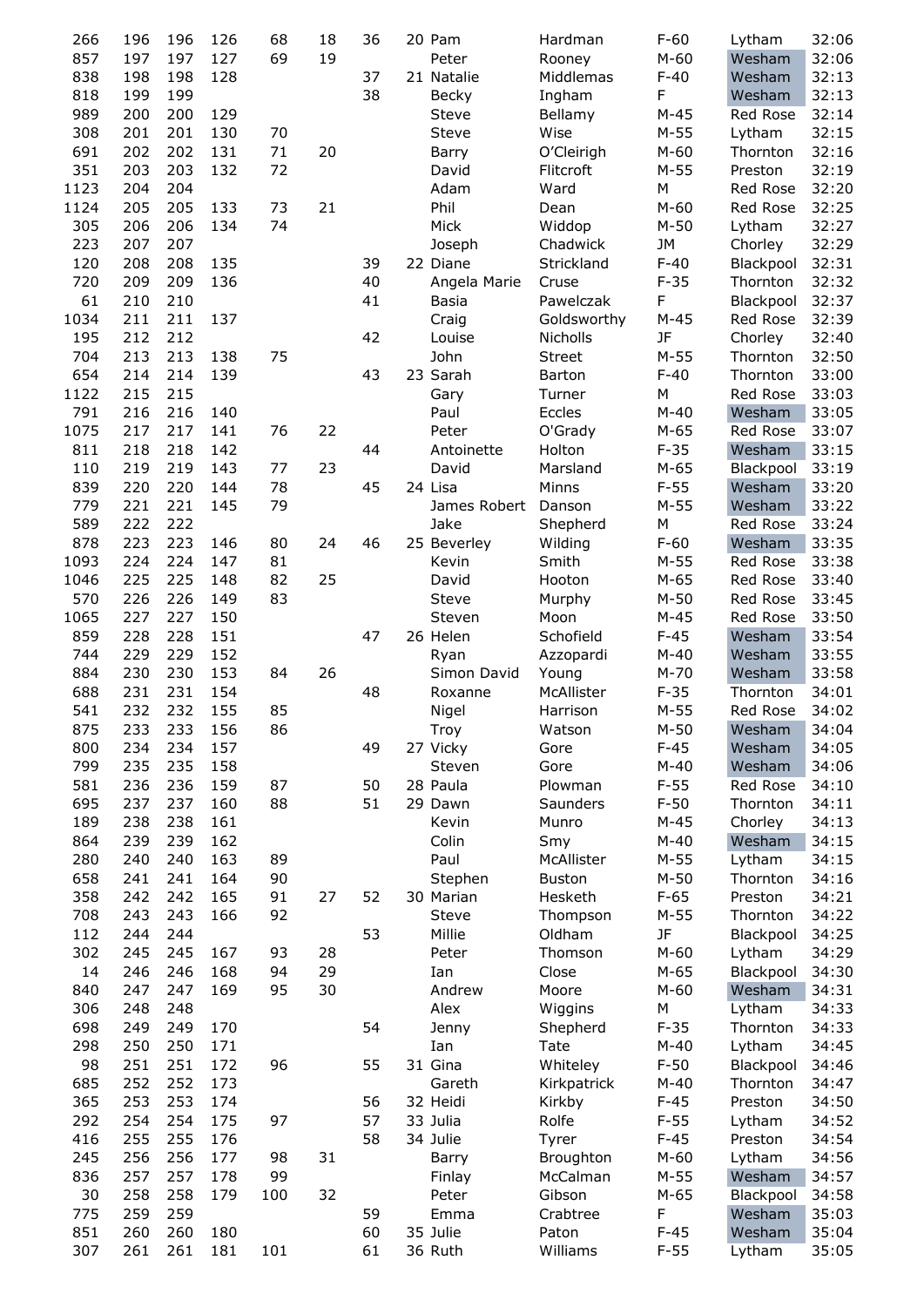| 996        | 262        | 262        | 182 |     |    |     |       | Lee               | <b>Burton</b>     | $M-40$      | Red Rose             | 35:10          |
|------------|------------|------------|-----|-----|----|-----|-------|-------------------|-------------------|-------------|----------------------|----------------|
| 209        | 263        | 263        | 183 |     |    |     |       | Craig             | Sawers            | $M-45$      | Chorley              | 35:15          |
| 1129       | 264        | 264        |     |     |    | 62  |       | Gina              | <b>Biggs</b>      | F           | Red Rose             | 35:34          |
| 696        | 265        | 265        | 184 | 102 |    |     |       | Graham            | Saunders          | $M-50$      | Thornton             | 35:42          |
| 319        | 266        | 266        | 185 | 103 |    | 63  |       | 37 Catherine      | MacLachlan        | $F-50$      | Lytham               | 35:49          |
| 422        | 267        | 267        | 186 | 104 | 33 | 64  |       | 38 Sue            | Wickham           | $F-60$      | Preston              | 35:50          |
| 1097       | 268        | 268        | 187 |     |    | 65  |       | Esther            | Stanier           | $F-35$      | Red Rose             | 35:56          |
| 692        | 269        | 269        | 188 |     |    |     |       | Gary              | Parkinson         | $M-45$      | Thornton             | 36:05          |
| 366        | 270        | 270        | 189 | 105 | 34 | 66  |       | 39 Maureen        | Kirkby            | $F-70$      | Preston              | 36:09          |
| 810        | 271        | 271        |     |     |    | 67  |       | Kirsty            | Holland           | F           | Wesham               | 36:18          |
| 757        | 272        | 272        | 190 | 106 |    | 68  |       | 40 Dawn           | <b>Biggs</b>      | $F-50$      | Wesham               | 36:31          |
| 213        | 273        | 273        | 191 | 107 | 35 |     |       | Steve             | Thomas            | $M-65$      | Chorley              | 36:32          |
| 662        | 274        | 274        | 192 |     |    |     |       | Craig             | Caunce            | $M-40$      | Thornton             | 36:35          |
| 295        | 275        | 275        | 193 | 108 | 36 |     |       | Roy               | Stevens           | $M-70$      | Lytham               | 36:43          |
| 596        | 276        | 276        | 194 | 109 |    |     |       | Andy              | Speer             | $M-55$      | Red Rose             | 36:45          |
| 176        | 277        | 277        | 195 |     |    | 69  |       | 41 Lisa           | Johnston          | $F-40$      | Chorley              | 36:51          |
|            | 278        | 278        | 196 |     |    | 70  | 42 Jo |                   |                   | $F-40$      |                      |                |
| 835        |            |            |     |     |    |     |       |                   | McCaffery         |             | Wesham               | 36:56          |
| 320        | 279        | 279        | 197 | 110 |    | 71  |       | 43 Linda          | Chadderton        | $F-50$      | Lytham               | 37:03          |
| 402        | 280        | 280        | 198 | 111 |    | 72  |       | 44 Gill           | Rigby             | $F-55$      | Preston              | 37:07          |
| 62         | 281        | 281        | 199 | 112 |    |     |       | Darrell           | Pickering         | $M-55$      | Blackpool            | 37:11          |
| 794        | 282        | 282        | 200 | 113 |    | 73  |       | 45 Christine      | Fare              | $F-50$      | Wesham               | 37:16          |
| 288        | 283        | 283        | 201 | 114 |    |     |       | Greg              | Oulton            | $M-50$      | Lytham               | 37:17          |
| 232        | 284        | 284        | 202 |     |    | 74  |       | 46 Anita          | Porter            | $F-45$      | Chorley              | 37:19          |
| 756        | 285        | 285        | 203 | 115 | 37 | 75  |       | 47 Anne           | Berry             | $F-60$      | Wesham               | 37:21          |
| 563        | 286        | 286        | 204 | 116 | 38 | 76  |       | 48 Alison         | Mercer            | $F-60$      | Red Rose             | 37:29          |
| 559        | 287        | 287        | 205 |     |    |     |       | Colin             | Manning           | $M-40$      | Red Rose             | 37:31          |
| 753        | 288        | 288        | 206 |     |    | 77  |       | 49 Clare          | <b>Belfield</b>   | $F-40$      | Wesham               | 37:35          |
| 758        | 289        | 289        |     |     |    |     |       | James             | Birchall          | М           | Wesham               | 37:36          |
| 1130       | 290        | 290        |     |     |    | 78  |       | Rebecca           | Wells             | F           | Red Rose             | 37:37          |
| 210        | 291        | 291        |     |     |    |     |       | James             | Shuttleworth      | M           | Chorley              | 37:54          |
| 716        | 292        | 292        | 207 |     |    | 79  |       | 50 Vikki          | Wrigley           | $F-45$      | Thornton             | 38:00          |
| 587        | 293        | 293        | 208 | 117 |    | 80  |       | 51 Christine      | Rostron           | $F-55$      | Red Rose             | 38:05          |
| 569        | 294        | 294        | 209 | 118 |    | 81  |       | 52 Helen          | Murphy            | $F-55$      | Red Rose             | 38:08          |
| 983        | 295        | 295        | 210 |     |    | 82  |       | 53 Tracey         | Alami             | $F-45$      | Red Rose             | 38:20          |
| 601        | 296        | 296        |     |     |    |     |       | Reece             | Thomas            | М           | Red Rose             | 38:22          |
| 715        | 297        | 297        | 211 | 119 | 39 |     |       | Andy              | Whitlam           | $M-65$      | Thornton             | 38:23          |
| 1          | 298        | 298        | 212 | 120 | 40 |     |       | Malcolm           | Beech             | $M-70$      | Blackpool            | 38:28          |
| 809        | 299        | 299        | 213 |     |    | 83  |       | 54 Wendy          | Hebblethwaite     | $F-40$      | Wesham               | 38:29          |
| 481        | 300        | 300        | 214 | 121 |    | 84  |       | 55 Kathryn        | Abbott            | $F-50$      | Red Rose             | 38:31          |
|            |            | 301        |     |     |    |     |       | 56 Julie          |                   | $F-60$      |                      |                |
| 523        | 301        |            | 215 | 122 | 41 | 85  |       |                   | Doublett          |             | Red Rose             | 38:36          |
| 309        | 302        | 302        | 216 | 123 | 42 | 86  |       | 57 Juile          | Wiseman           | $F-60$      | Lytham               | 38:41          |
| 115        | 303        | 303        | 217 |     |    | 87  |       | 58 Claire         | St John           | $F-40$      | Blackpool            | 38:42          |
| 520        | 304        | 304        | 218 |     |    | 88  |       | 59 Ann            | Donoghue          | $F-40$      | Red Rose             | 38:43          |
| 274        | 305        | 305        | 219 |     |    | 89  |       | 60 Emma           | Johnston          | $F-40$      | Lytham               | 38:45          |
| 244        | 306        | 306        | 220 | 124 | 43 | 90  |       | 61 Pam            | <b>Binns</b>      | $F-75$      | Lytham               | 38:46          |
| 331        | 307        | 307        | 221 | 125 | 44 | 91  |       | 62 Jacquie        | Bonworth          | $F-60$      | Preston              | 39:00          |
| 22         | 308        | 308        | 222 |     |    | 92  |       | Claire            | Dunn              | $F-35$      | Blackpool            | 39:06          |
| 377        | 309        | 309        | 223 |     |    | 93  |       | 63 Jenny          | MacDonald         | $F-45$      | Preston              | 39:10          |
| 665        | 310        | 310        | 224 | 126 | 45 | 94  |       | 64 Julie Ann      | Cruse             | $F-60$      | Thornton             | 39:14          |
| 675        | 311        | 311        | 225 | 127 | 46 | 95  |       | 65 Audrey         | Gresty            | $F-60$      | Thornton             | 39:21          |
| 369        | 312        | 312        | 226 | 128 | 47 |     |       | Phil              | Lakeland          | $M-65$      | Preston              | 39:28          |
| 434        | 313        | 313        |     |     |    | 96  |       | Samantha          | Doran             | F           | Preston              | 39:46          |
| 1082       | 314        | 314        | 227 | 129 | 48 |     |       | Anthony           | Pope              | $M-65$      | Red Rose             | 39:56          |
| 700        | 315        | 315        | 228 | 130 |    | 97  |       | 66 Karen          | Smith             | $F-55$      | Thornton             | 39:58          |
| 843        | 316        | 316        | 229 | 131 |    | 98  |       | 67 Deborah        | Myerscough        | $F-55$      | Wesham               | 39:58          |
| 660        | 317        | 317        | 230 | 132 |    | 99  |       | 68 Deborah        | Cardwell          | $F-55$      | Thornton             | 40:16          |
| 403        | 318        | 318        | 231 | 133 | 49 |     |       | Keith             | Rigby             | $M-60$      | Preston              | 40:18          |
| 785        | 319        | 319        | 232 | 134 |    | 100 |       | 69 Sally          | Deacon            | $F-55$      | Wesham               | 40:25          |
| 398        | 320        | 320        | 233 |     |    | 101 |       | 70 Alex           | Proffitt          | $F-40$      | Preston              | 40:38          |
| 537        | 321        | 321        | 234 |     |    | 102 |       | 71 Fiona          | Gutteridge        | $F-40$      | Red Rose             | 40:53          |
| 31         |            | 322        | 235 | 135 |    | 103 |       | 72 Beverley       | Gigli             | $F-55$      | Blackpool            | 41:08          |
| 1042       |            |            |     |     |    |     |       |                   |                   |             |                      |                |
|            | 322        |            |     |     |    |     |       |                   |                   |             |                      |                |
|            | 323        | 323        | 236 |     |    | 104 |       | 73 Susan          | Heatley           | $F-40$      | Red Rose             | 41:37          |
| 621        | 324        | 324        | 237 |     |    |     |       | Mick              | Cleece            | $M-40$      | Red Rose             | 41:43          |
| 485        | 325        | 325        |     |     |    |     |       | Andy              | Atkinson          | М           | Red Rose             | 41:45          |
| 509<br>576 | 326<br>327 | 326<br>327 | 238 | 136 |    | 105 |       | Chris<br>74 Helen | Collings<br>Orson | М<br>$F-55$ | Red Rose<br>Red Rose | 41:45<br>42:01 |